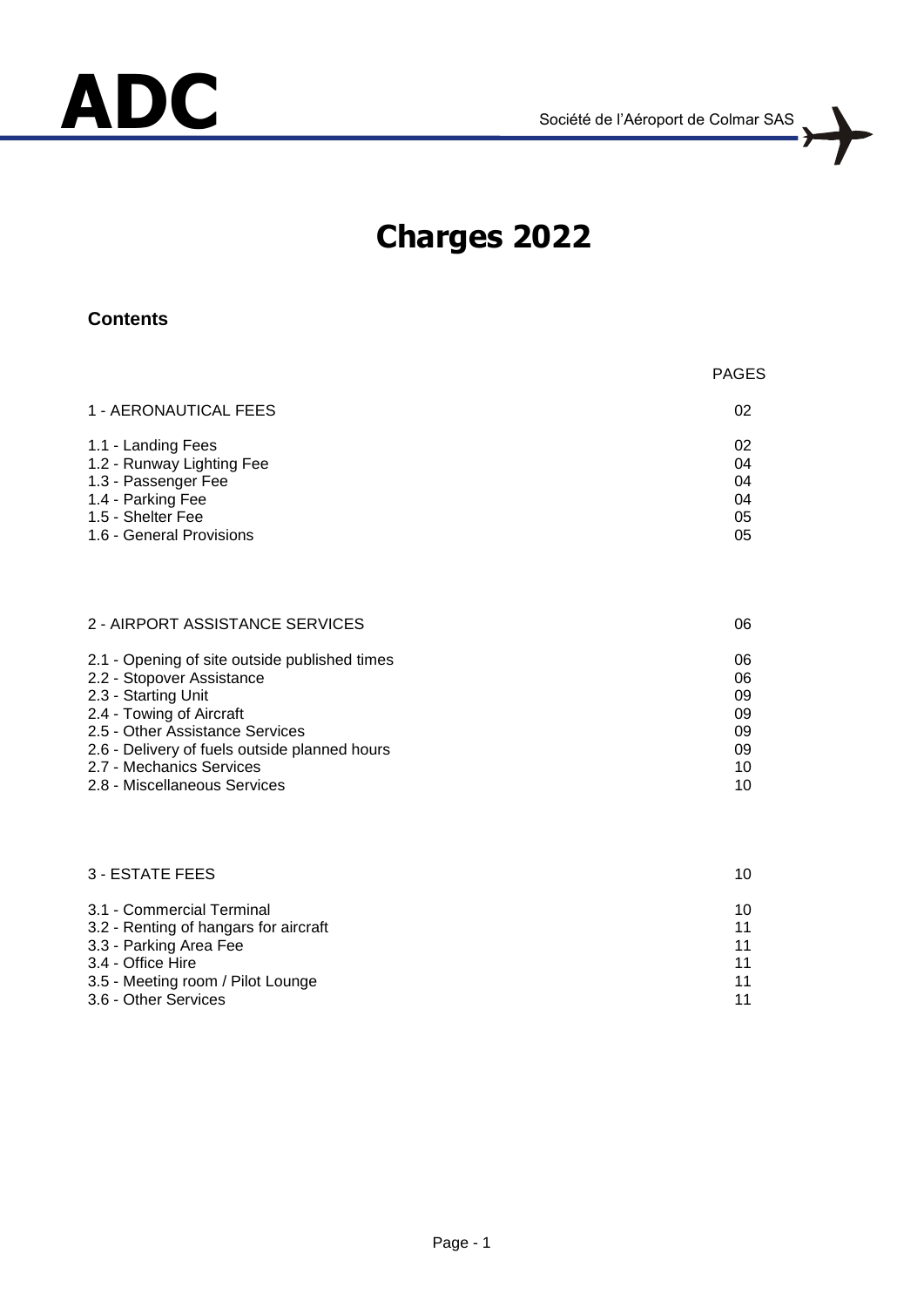## **ADC** Société de l'Aéroport de Colmar SAS **1 - AERONAUTICAL FEES**

1.1 - LANDING FEES

This fee is due for any aircraft landing on an aerodrome open to public air traffic.

It is calculated according to the maximum takeoff weight entered on the aircraft airworthiness certificate, rounded to the nearest tonne above.

#### **REDUCTIONS**

\* Helicopters:

Helicopters enjoy a reduction of 50% on the amount of the fee.

\* Training flights:

"Touch and go" landings enjoy a reduction of 50 %.

\* Flying club flat rate:

Flying clubs based here can claim a flat rate on the basis of 200 landings per aircraft per year.

\* Particular conditions:

In the case of an air show or for certain exceptional flights, the amount of the landing fee to be paid and the payment terms will be fixed by the airport manager.

NB: These reductions are not cumulative.

#### EXEMPTIONS

\* VIPs

Aircraft especially allocated to travel for VIPs carrying out functions on a list drawn up by decree of the Civil Aviation Ministry.

\* Technical missions

State aircraft carrying out technical missions on the order of the Ministry for Civil Aviation.

\* Forced return

Commercial aircraft carrying out a forced return to the airport because of technical problems or unfavourable atmospheric circumstances.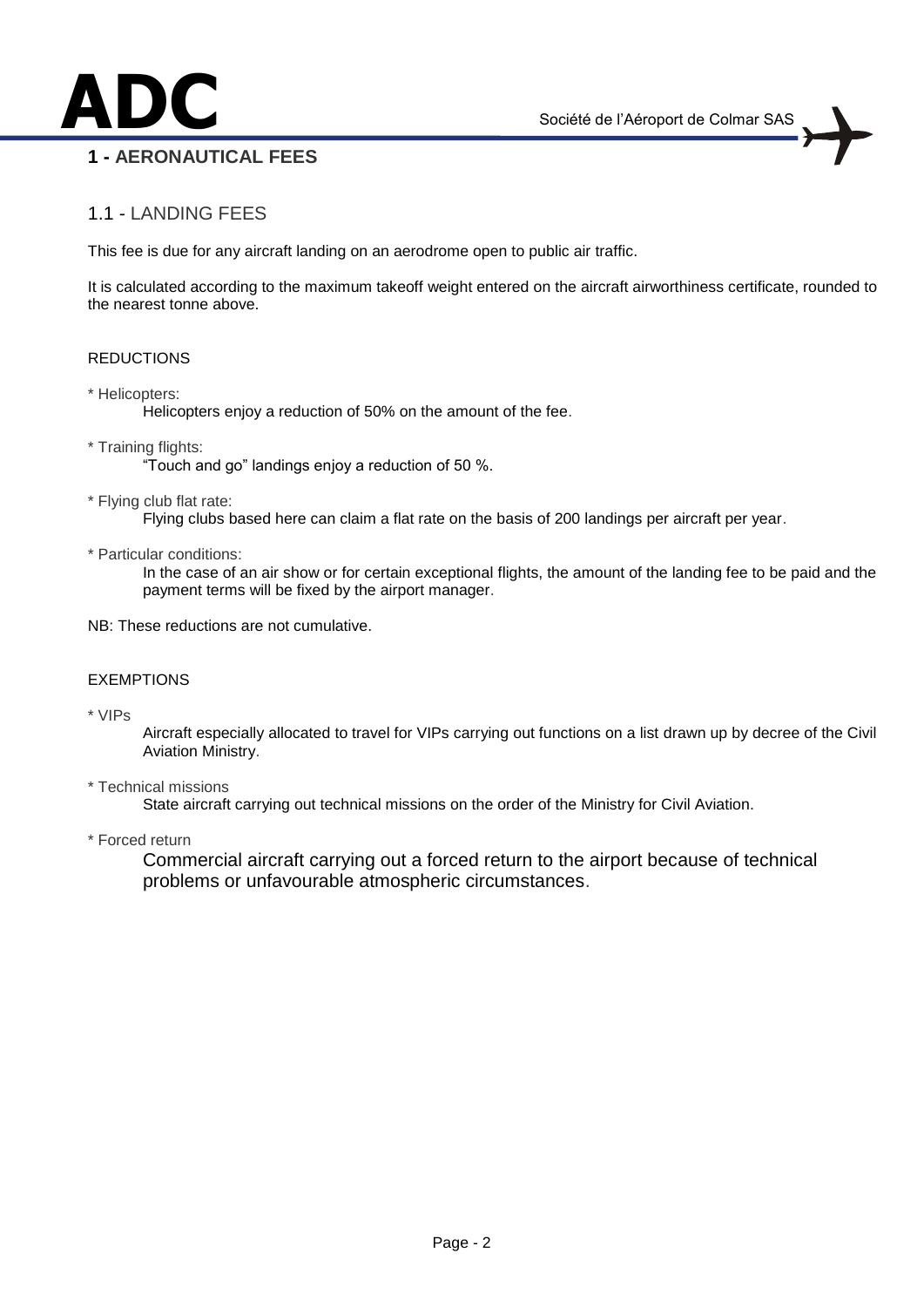# **ADC** Société de l'Aéroport de Colmar SAS

## **GENERAL TARIFF**

| Tonnage             | Fee in €            | Fee in € |
|---------------------|---------------------|----------|
|                     | ex VAT              | inc VAT  |
|                     |                     |          |
| 1<br>$\overline{2}$ | 11,00               | 13,20    |
|                     | 11,00               | 13,20    |
| 3                   | 50,92               | 61,10    |
| $\overline{4}$      | 50,92               | 61,10    |
| 5                   | 54,69               | 65,63    |
| 6                   | 58,16               | 69,79    |
| $\overline{7}$      | 59,75               | 71,70    |
| 8                   | 61,32               | 73,59    |
| 9                   | 63,77               | 76,52    |
| 10                  | 70,37               | 84,44    |
| 11                  | 76,96               | 92,35    |
| 12                  | 86,65               | 103,98   |
| 13                  | 91,08               | 109,29   |
| 14                  | 98,62               | 118,35   |
| 15                  | $\overline{106,}14$ | 127,37   |
| 16                  | 113,68              | 136,41   |
| 17                  | 121,20              | 145,44   |
| 18                  | 128,75              | 154,51   |
| 19                  | 136,23              | 163,48   |
| 20                  | 145,70              | 174,84   |
| 21                  | 155,10              | 186,12   |
| 22                  | 164,32              | 197,19   |
| 23                  |                     | 199,93   |
|                     | 166,61              |          |
| 24                  | 175,33              | 210,39   |
| 25                  | 184,32              | 221,19   |
| 26                  | 193,32              | 231,98   |
| 27                  | 202,36              | 242,83   |
| 28                  | 211,32              | 253,59   |
| 29                  | 220,36              | 264,43   |
| 30                  | 229,35              | 275,22   |
| 31                  | 238,37              | 286,05   |
| 32                  | 247,36              | 296,83   |
| 33                  | 256,39              | 307,66   |
| 34                  | 265,35              | 318,42   |
| 35                  | 274,36              | 329,23   |
| 36                  | 283,38              | 340,05   |
| 37                  | 290,56              | 348,67   |
| 38                  | 297,77              | 357,32   |
| 39                  | 304,97              | 365,96   |
| 40                  | 312,16              | 374,59   |
| 41                  | 319,38              | 383,26   |
| 42                  | 326,55              | 391,86   |
| 43                  | 333,75              | 400,51   |
| 44                  | 341,01              | 409,21   |
| 45                  | 348,17              | 417,80   |
| 46                  | 353,60              | 424,32   |
| 47                  | 358,97              | 430,76   |
| 48                  | 367,48              | 440,97   |
| 49                  | 369,78              | 443,74   |
|                     |                     |          |
| 50                  | 375,19              | 450,22   |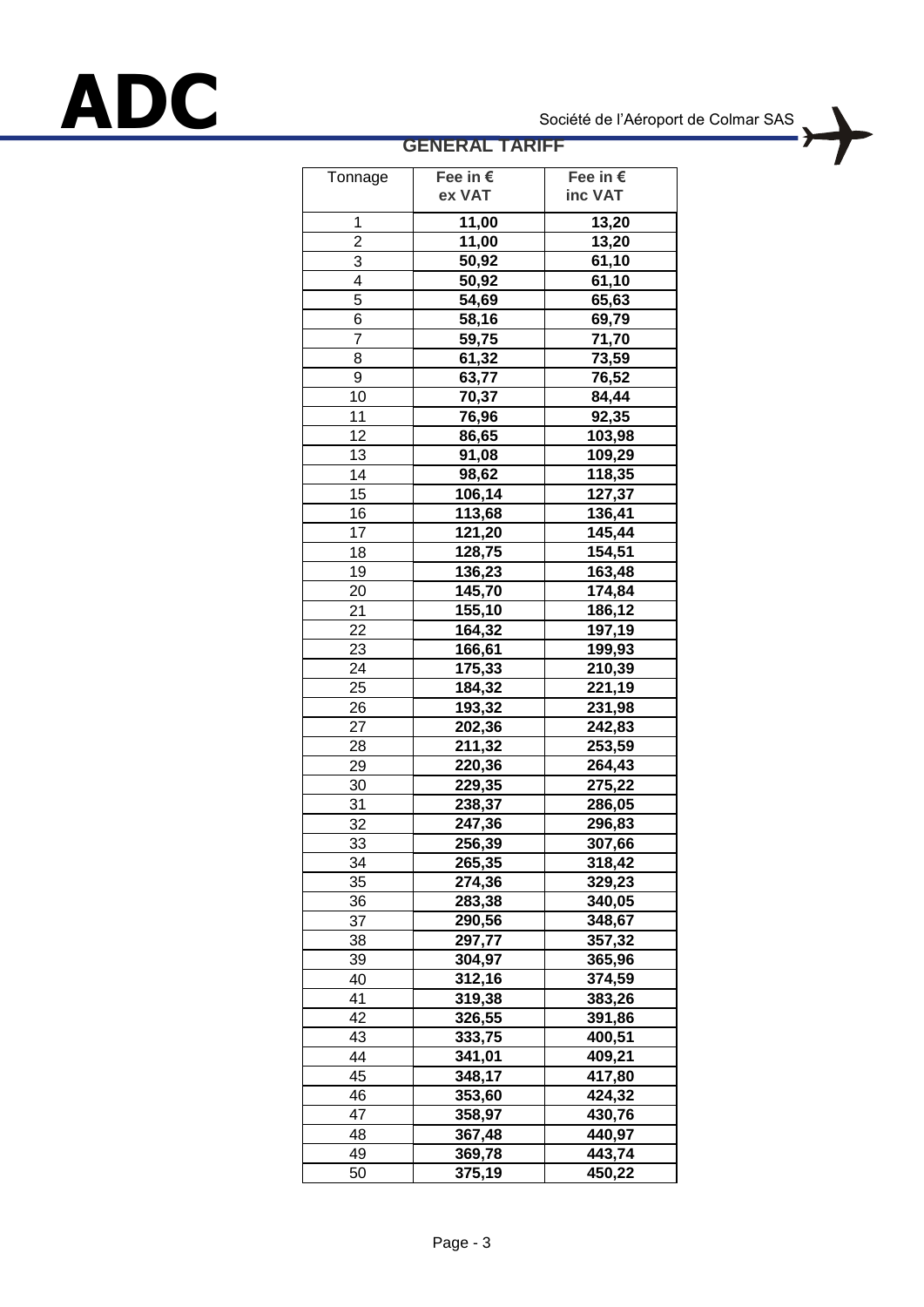

This fee is due for any aircraft effecting a takeoff or landing on an aerodrome open to public air traffic where the runway lights have been switched on either at the request of the aircraft captain or for reasons of safety on the order of the authority responsible for the aerodrome.

|                                      | Fee $\epsilon$<br>ex VAT | Fee $\bm{\epsilon}$<br>inc VAT |
|--------------------------------------|--------------------------|--------------------------------|
| Flat rate for one movement           | 61.26                    | 73.51                          |
| Training flights: flat rate per half | 61.26                    | 73.51                          |
| hour                                 |                          |                                |

#### EXEMPTIONS

\* VIPs

Aircraft especially allocated to travel for VIPs carrying out functions on a list drawn up by decree of the Civil Aviation Ministry.

- \* Technical missions
	- State aircraft carrying out technical missions on the order of the Ministry for Civil Aviation.
- \* Forced return

Commercial aircraft carrying out a forced return to the airport because of technical problems or unfavourable atmospheric circumstances.

#### 1.3 - PASSENGER FEE

This fee is owed by the carrier:

- for any passenger on board an aircraft operated for commercial reasons

- for any passenger on board an aircraft for non-commercial traffic and with a weight greater than 6 tonnes

It remunerates the use of buildings and premises for common use used for embarking, disembarking and the use of passengers.

This fee amounts, per passenger, to:

|                      | Fee $\epsilon$ ex VAT | Fee € inc VAT |
|----------------------|-----------------------|---------------|
| <b>Passenger Fee</b> | 7.78                  | 9.34          |
|                      |                       |               |

#### EXEMPTIONS

\* Crew members

The crew members of the aircraft carrying out the transportation

\* Forced return

Passengers on aircraft carrying out a forced return to the airport because of technical problems or unfavourable atmospheric circumstances.

\* Children of less than two years

#### 1.4 - PARKING FEE

This fee is due for any aircraft parking on uncovered surfaces intended for this use.

The rate of the fee is expressed per tonne and per hour. The tonnage in question being the maximum takeoff weight of the aircraft entered on the airworthiness certificate rounded to the nearest tonne above, any hour commenced being due.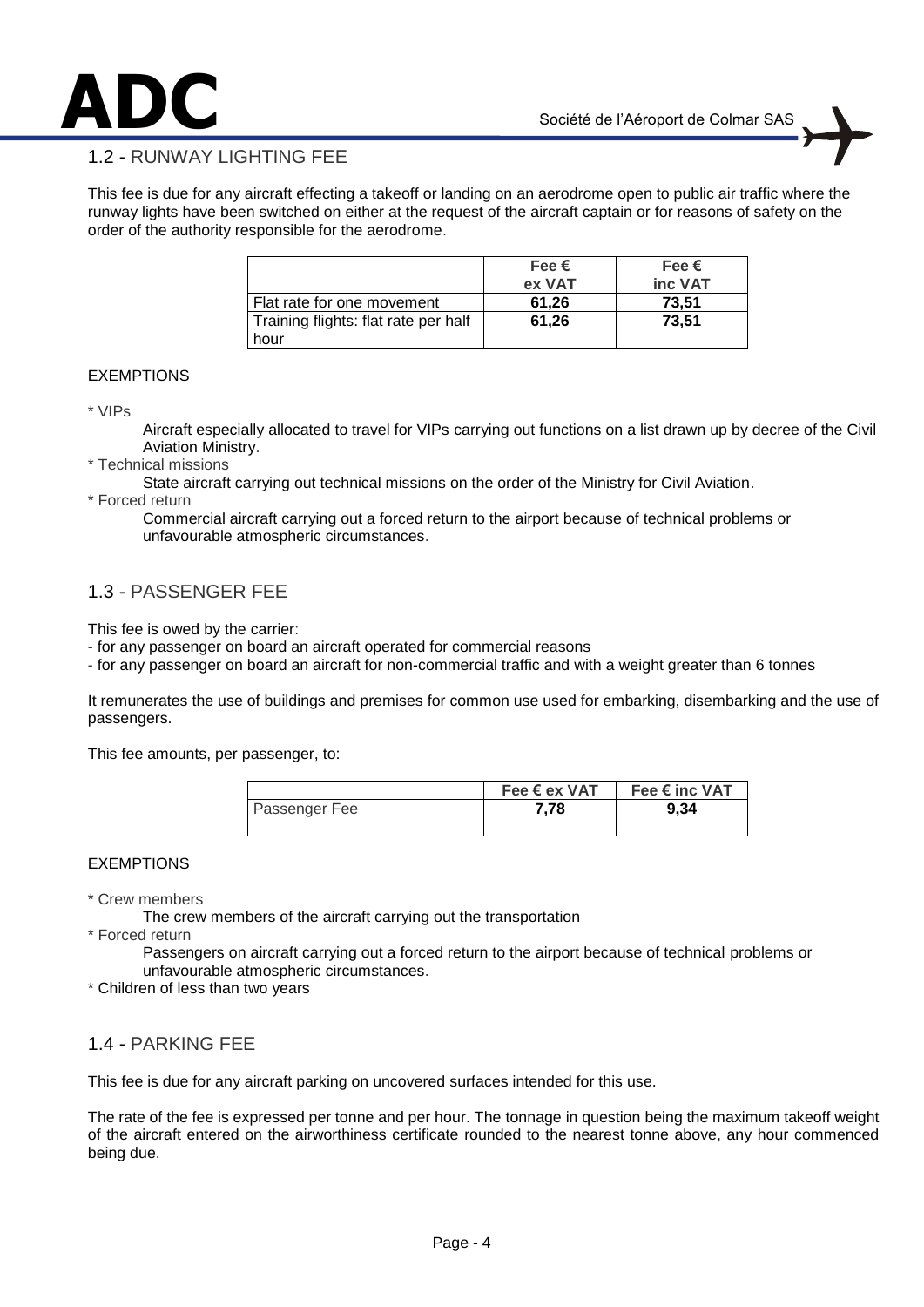

An exemption period of 2 hours is observed, during which parking is free. For aircraft belonging to a flying clu exemption is 24 hours.

This fee amounts to:

|             | Fee $\epsilon$ /<br>tonne/night<br>ex VAT | Fee $\epsilon$ /<br>tonne/night<br>inc VAT |
|-------------|-------------------------------------------|--------------------------------------------|
| Parking Fee | 0.45                                      | 0,54                                       |

#### EXEMPTIONS

\* VIPs

Aircraft especially allocated to travel for VIPs carrying out functions on a list drawn up by decree of the Civil Aviation Ministry.

- \* Technical missions
	- State aircraft carrying out technical missions on the order of the Ministry for Civil Aviation.
- \* Flying clubs

Aircraft of flying clubs based at the airport.

#### 1.5 - SHELTER FEE

Provided that space is available, it is possible to place an aircraft passing through in a hangar managed by the airport manager. The rate of the fee is expressed per tonne and per night.

The tonnage in question being the maximum takeoff weight of the aircraft entered on the airworthiness certificate rounded to the nearest tonne above, any hour commenced being due.

The shelter fee amounts to:

|                    | Fee $\epsilon$ /<br>tonne/night<br>ex VAT | Fee $\epsilon$ /<br>tonne/night<br>inc VAT |
|--------------------|-------------------------------------------|--------------------------------------------|
| <b>Shelter Fee</b> |                                           |                                            |
|                    | 9.95                                      | 11.94                                      |

#### 1.6 - GENERAL PROVISIONS

The landing, lighting, passenger and parking fees must be paid by the aircraft operator or custodian before the aircraft leaves the airport.

Regular users of the airport and air navigation companies having or providing sufficient guarantees may pay fees on presentation of an invoice from the airport.

|                  | Fee € ex VAT | Fee € inc VAT |
|------------------|--------------|---------------|
| Invoicing charge |              |               |
|                  | 12,04        | 14,45         |

#### **Terms of payment: 30 days**

In the event of non-payment of fees owed by the operator of an aircraft, the **Société de l'Aéroport de Colmar SAS**, the manager, is entitled to require of the authority responsible for air traffic on the aerodrome for the aircraft to be held there until the disputed sums are paid (Civil Aviation Code - Art. R.224.4).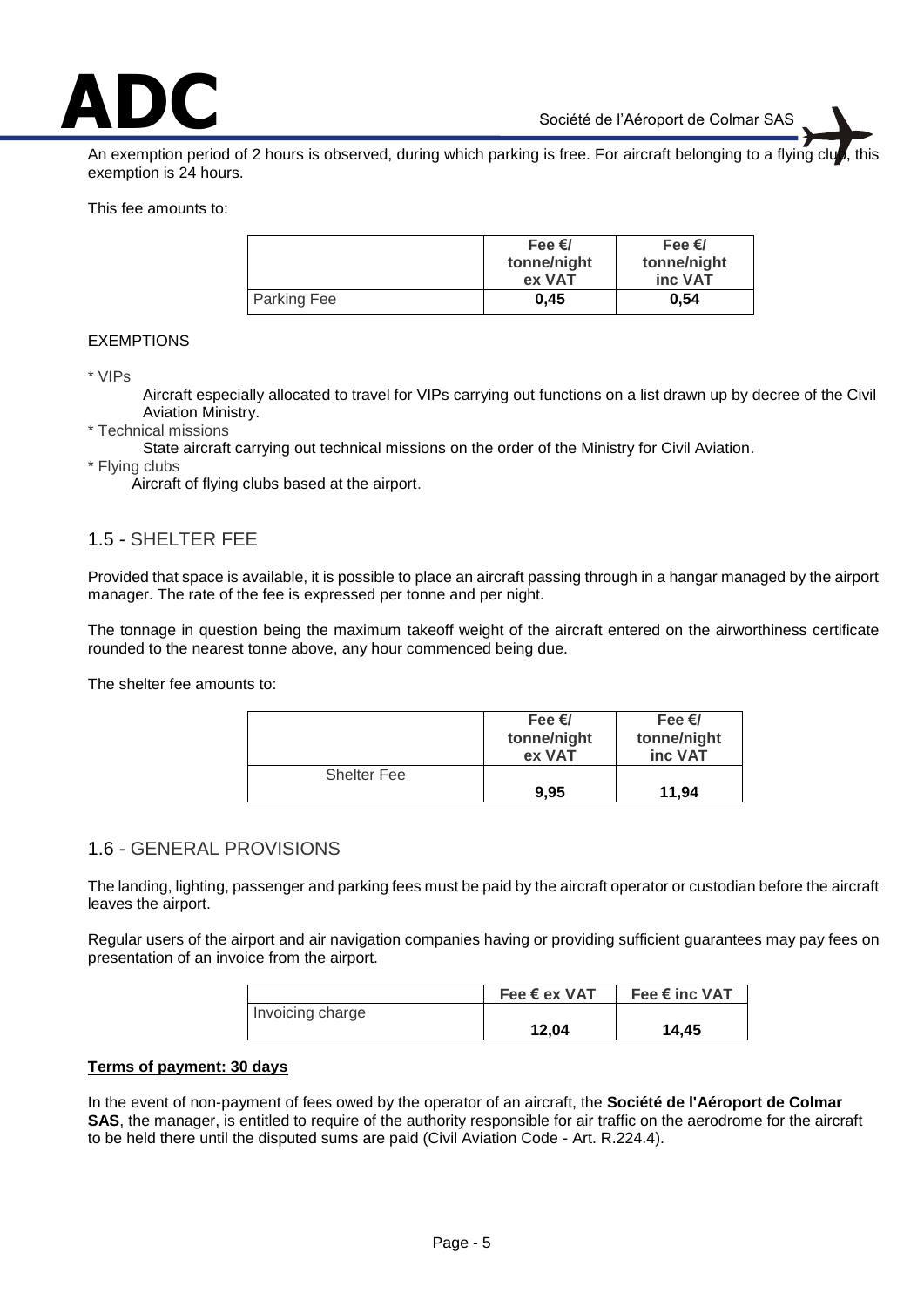

#### Application of VAT:

All users are subject to VAT, whatever the nature of the flights. Only companies carrying out at least 80% of their services in international traffic benefit from exemption from VAT for the airport services. They must provide evidence of this by any suitable means.

#### **2 - AIRPORT ASSISTANCE SERVICES**

#### 2.1 - OPENING OF SITE OUTSIDE PUBLISHED TIMES

#### 2.1.1 - AFIS Service

An AFIS service - HOUSSEN INFORMATION – is set up on request sent to the Operations Manager of the airport (form available on the website http://www.colmar.aeroport.fr)

This fee amounts to:

|                                                                                                                                | Fee € ex VAT | Fee € inc VAT |
|--------------------------------------------------------------------------------------------------------------------------------|--------------|---------------|
| Fixed rate for one movement<br>(presence of the agent for less<br>than 2 hours)                                                | 342,35       | 410,82        |
| Additional hour (any hour<br>commenced being due)<br>Non-cumulative coefficients:<br>night +30%, weekend and<br>holidays +100% | 69.56        | 83,47         |

#### 2.1.2 - Automatic runway lights

The automatic runway lighting system (STAP) is set up on request sent to the Operations Manager of the airport (form available on the website http://www.colmar.aeroport.fr).

This fee amounts to:

|                                  | Fee $\epsilon$ ex VAT | Fee € inc VAT |
|----------------------------------|-----------------------|---------------|
| Fixed rate for a sequence of use |                       |               |
|                                  | 43.65                 | 52.38         |

#### 2.2 - STOPOVER ASSISTANCE

Stopover assistance operations are provided by the airport operator.

Tel: +33 (0) 3 89 20 22 90 - Fax: +33 (0) 3 89 20 22 99

The assistance services will be specified explicitly by the requester using the form available on our website http://www.colmar.aeroport.fr.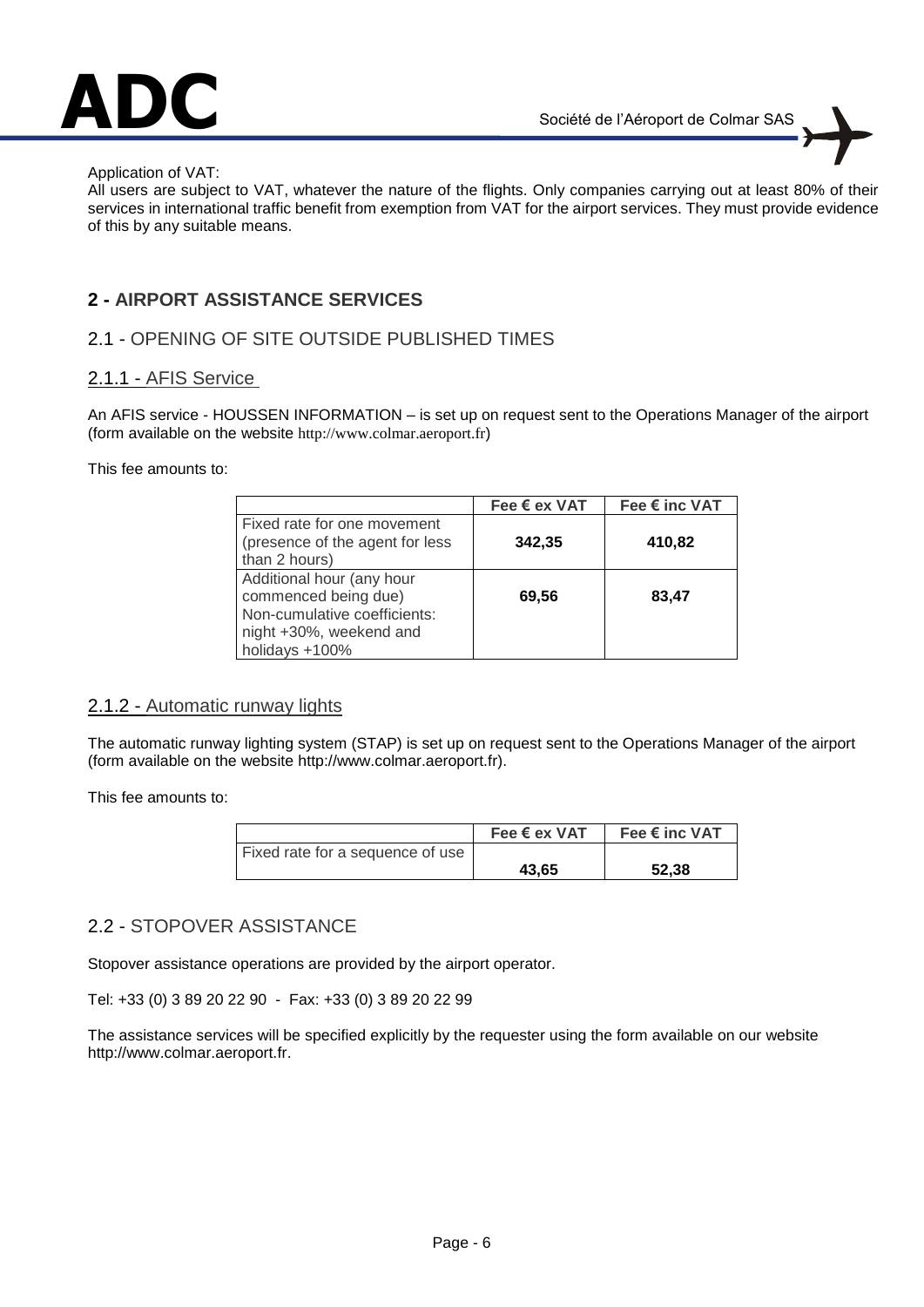

#### 2.2.1 – Aircraft guidance

Guidance of the aircraft as far as its placement, installation of chocks.

|                                                                                                                                     | Fee $\epsilon$ ex VAT | Fee € inc VAT |
|-------------------------------------------------------------------------------------------------------------------------------------|-----------------------|---------------|
| Fixed rate for one operation<br>(presence of an agent) Non-<br>cumulative coefficients:night<br>+30%, weekend and holidays<br>+100% | 69.56                 | 83,47         |

#### 2.2.2 – Assistance for passengers

Welcoming of passengers, application of runway safety rules, transfer to taxis and buses, hotel reservations, availability of air terminal.

|                                                                                                                                       | Fee $\epsilon$ ex VAT | Fee € inc VAT |
|---------------------------------------------------------------------------------------------------------------------------------------|-----------------------|---------------|
| Fixed rate for one operation<br>(presence of an agent) Non-<br>cumulative coefficients:night<br>+30%, weekend and holidays<br>$+100%$ | 69,56                 | 83,47         |

2.2.3 – Taking care of baggage

Loading / unloading of baggage

|                                                                                                                                  | Fee $\epsilon$ ex VAT | Fee € inc VAT |
|----------------------------------------------------------------------------------------------------------------------------------|-----------------------|---------------|
| Fixed rate for one hour's<br>operation (presence of an agent)                                                                    | 69,56                 | 83,47         |
| Non-cumulative coefficientsnight<br>+30%, weekend and holidays<br>$+100%$                                                        |                       |               |
| Additional hour (any hour<br>commenced being due) Non-<br>cumulative coefficients:night<br>+30%, weekend and holidays<br>$+100%$ | 69,56                 | 83,47         |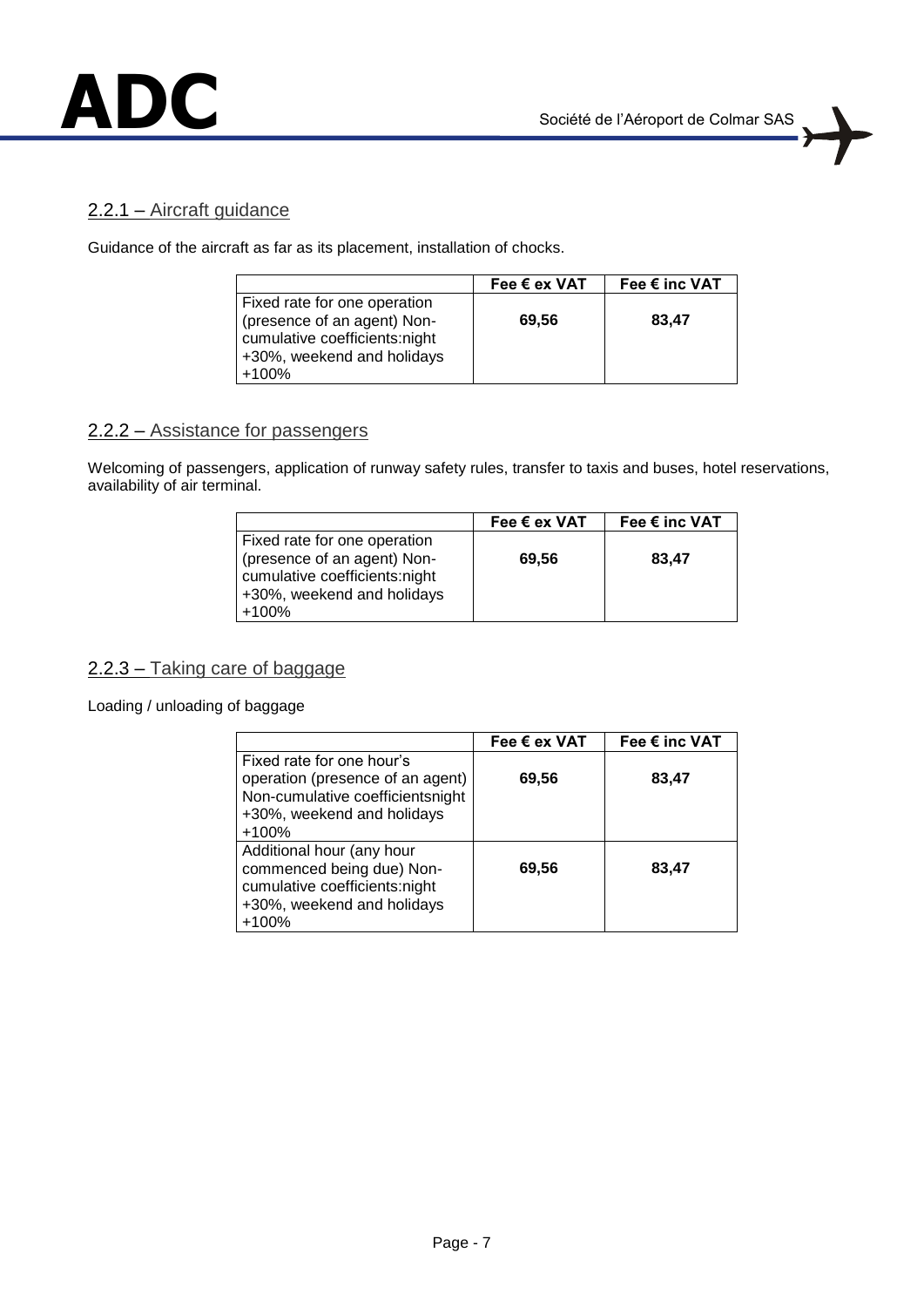#### 2.2.4 – Taking care of freight

Application of runway safety rules. Loading/unloading of freight.

|                                  | Fee $\epsilon$ ex VAT | Fee € inc VAT |
|----------------------------------|-----------------------|---------------|
| Fixed rate for one hour's        |                       |               |
| operation (presence of an agent) | 69,56                 | 83,47         |
| Non-cumulative                   |                       |               |
| coefficients:night +30%,         |                       |               |
| weekend and holidays +100%       |                       |               |
| Additional hour (any hour        |                       |               |
| commenced being due) Non-        | 69,56                 | 83,47         |
| cumulative coefficients:night    |                       |               |
| +30%, weekend and holidays       |                       |               |
| $+100%$                          |                       |               |

#### 2.2.5 – Cabin cleaning

Emptying bins and waste in cabin, use of vacuum cleaner and internal tidying of the aircraft.

|                                  | Fee € ex VAT | Fee € inc VAT |
|----------------------------------|--------------|---------------|
| Fixed rate for one hour's        |              |               |
| operation (presence of an agent) | 69,56        | 83,47         |
| Non-cumulative coefficientsnight |              |               |
| +30%, weekend and holidays       |              |               |
| $+100%$                          |              |               |
| Additional hour (any hour        |              |               |
| commenced being due) Non-        | 69,56        | 83,47         |
| cumulative coefficients:night    |              |               |
| +30%, weekend and holidays       |              |               |
| $+100%$                          |              |               |

#### 2.2.6 – Assistance for crews

Welcoming of crews, transfer to taxis and buses, hotel reservation, availability of terminal building.

|                                                                                                                                       | Fee $\epsilon$ ex VAT | Fee € inc VAT |
|---------------------------------------------------------------------------------------------------------------------------------------|-----------------------|---------------|
| Fixed rate for one operation<br>(presence of an agent) Non-<br>cumulative coefficients:night<br>+30%, weekend and holidays<br>$+100%$ | 69,56                 | 83,47         |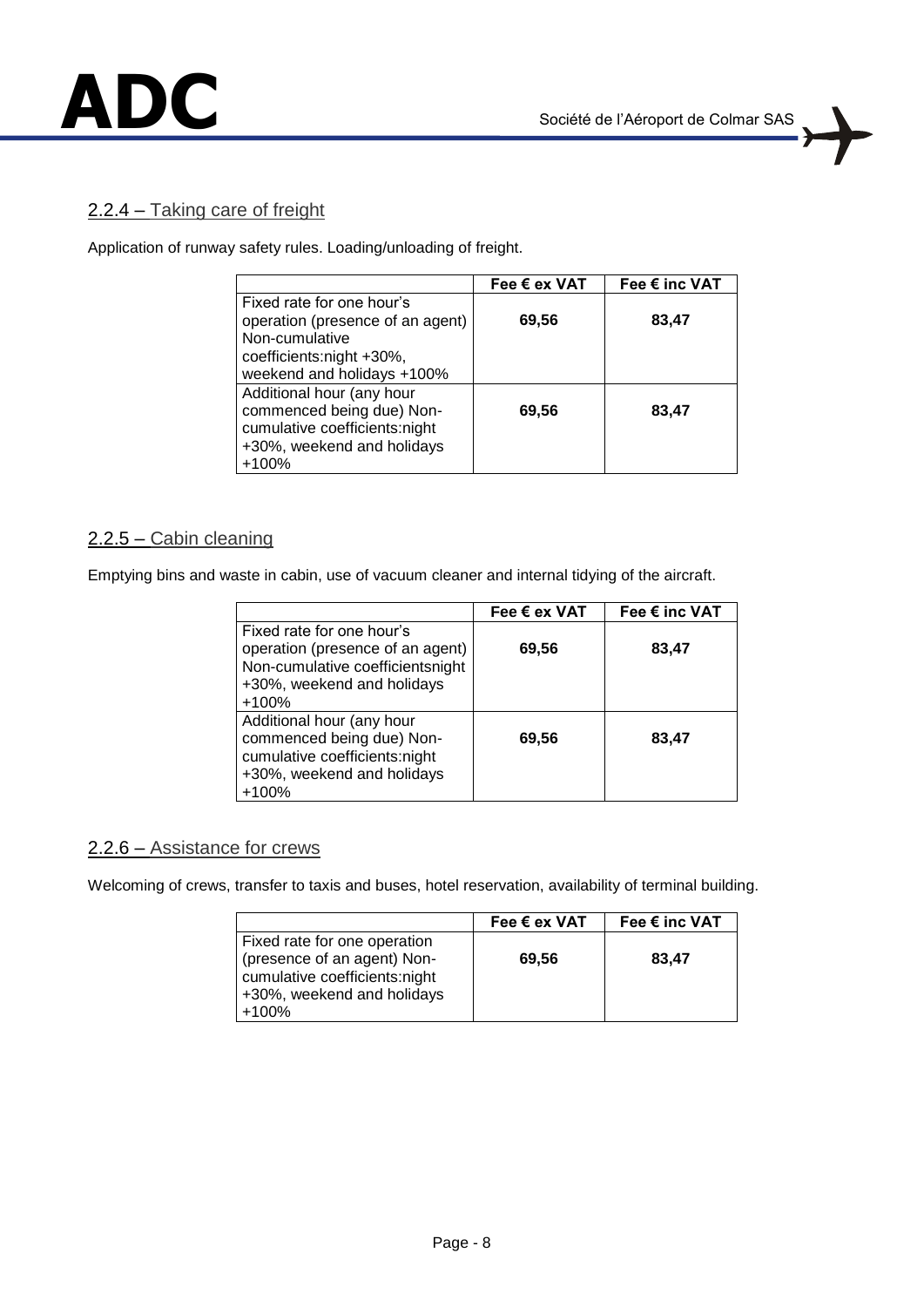

#### 2.2.7 – Catering

Stocking the aircraft with meal trays, drinks (hot and cold), newspapers, ice cubes, etc. Tariff excluding hotel catering supplies.

|                                                                                                                                     | Fee $\epsilon$ ex VAT | Fee € inc VAT |
|-------------------------------------------------------------------------------------------------------------------------------------|-----------------------|---------------|
| Fixed rate for one operation<br>(presence of an agent) Non-<br>cumulative coefficients:night<br>+30%, weekend and holidays<br>+100% | 69,56                 | 83,47         |

#### 2.3 - STARTING UNIT

Use of the starting unit is provided by the manager.

|                           | Fee $\epsilon$ ex VAT | Fee € inc VAT |
|---------------------------|-----------------------|---------------|
| One hour of use (any hour | 191.71                | 230,05        |
| commenced being due)      |                       |               |

#### 2.4 - TOWING OF AIRCRAFT

Use of the towing of an aircraft can be provided by the manager subject to having available a suitable tow bar and under the supervision of the crew.

|        | Fee $\epsilon$ ex VAT | Fee € inc VAT |
|--------|-----------------------|---------------|
| Towing | 122,16                | 146,59        |

#### 2.5 - OTHER ASSISTANCE SERVICE

Other assistance services can be supplied on request: Consult the manager for information on these other services Tel: +33 (0)3 89 20 22 90

#### 2.6 - DELIVERY OF FUELS OUTSIDE PLANNED HOURS

#### 2.6.1 - AVGAS 100LL Aviation Fuel and JET A1 Jet Fuel

The manager provides distribution of AVGAS 100LL aviation fuel and JET A1 jet fuel outside normal hours, with prior notice of 12 hours to the aerodrome director and of 2 hours between 12:00 hours and 14:00 hours. Manager (Tel: +33 (0) 3 89 20 22 90) Control tower (Tel: +33 (0) 3 89 41 97 05)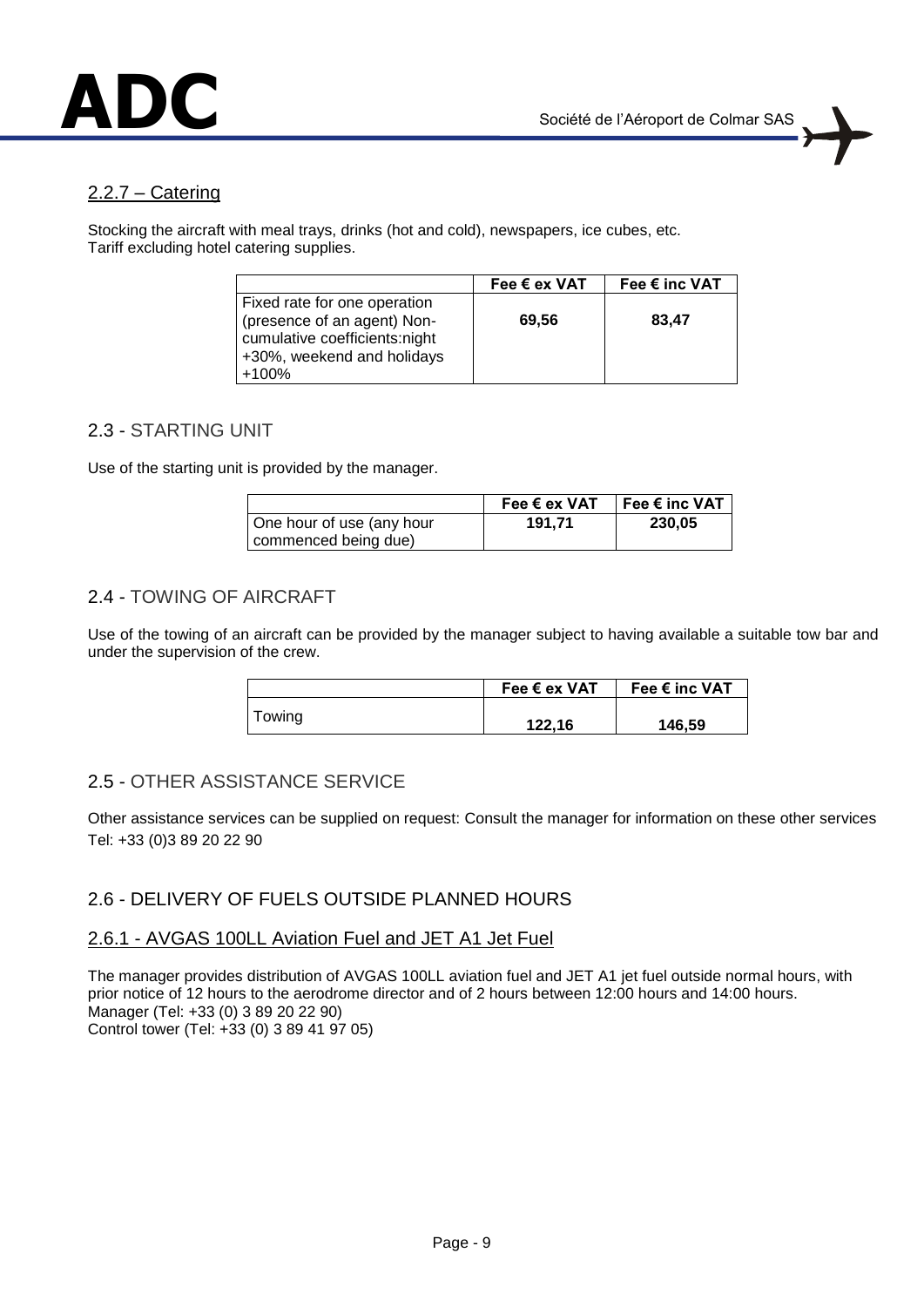

#### 2.6.2 - Flat rate for distributing fuels outside normal hours

| JET A1 and AVGAS 100 LL                                                                            | Fee $\epsilon$ ex VAT | Fee € inc VAT |
|----------------------------------------------------------------------------------------------------|-----------------------|---------------|
| Flat rate for refuelling outside<br>normal hours (with the agent<br>present for less than 2 hours) | 99,04                 | 118,85        |
| Additional hour (any hour<br>commenced being due)                                                  | 69,56                 | 83.47         |

#### 2.7 - MECHANICS SERVICE

Can be consulted: Alsace Air Maintenance: Tél : +33 (0) 3 89 24 51 71

Mobile: + 33 (0) 6 77 34 08 45

### 2.8 - MISCELLANEOUS SERVICE

#### 2.8.1 - Photocopies

|           | Fee € ex VAT | Fee € inc VAT |
|-----------|--------------|---------------|
| Photocopy | 0.40         | 0.48          |

#### 2.8.2 – Faxes

Application of Post Office tariff.

### **3 - ESTATE FEES**

### 3.1 - COMMERCIAL TERMINAL

| Renting of rooms                                                                                         | Half a day<br>$\epsilon$ HT | Dav<br>$\epsilon$ HT |
|----------------------------------------------------------------------------------------------------------|-----------------------------|----------------------|
| Boarding room                                                                                            | 374,52                      | 561,79               |
| Boarding room equiped with<br>Walk through metal detector<br>(security personnels costs non<br>included) | 513,64                      | 711,60               |
| VIP passenger lounge                                                                                     | 321,01                      | 481,53               |